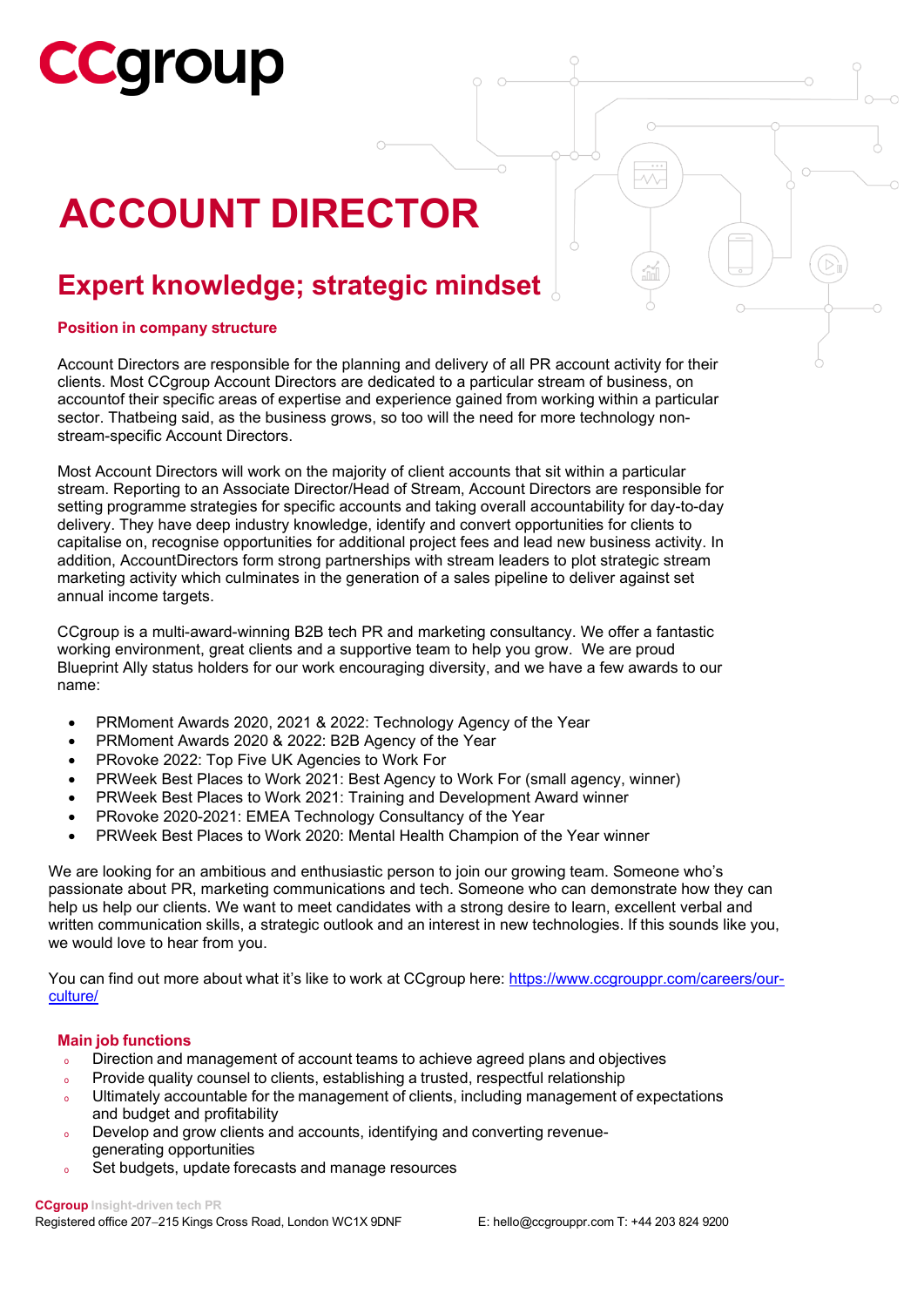### Caroup

- Established, productive networks amongst journalists, analysts, industry subject matter experts, event organisers AND potential prospects
- <sup>o</sup> Lead the creation and conversion of new business opportunities
- Create and develop PR programmes and campaigns for new and existing clients
- o Provide mentoring support to at least one member of the junior team

### **Responsibilities**

#### **Client consultancy**

- o Be the recognised 'go-to' communications expert for clients; develop and maintain longtermclient relationships, providing senior level counsel
- o Prepare for and lead client meetings
- o Develop briefs with clients and offer advice which shows an understanding of both strategicPR and the wider business context
- <sup>o</sup> Formulate PR plans, develop client SLAs and own the delivery of activity
- o Understand what success looks like for each client and ensure campaigns and projects areeffectively evaluated
- o Use insights, sector expertise, knowledge of the marketing mix and creative thinking to suggest innovative approaches to client campaigns and communication challenges
- o Lead brainstorms and other creative sessions to ensure client work remains fresh,developing client-facing proposals and plans

### **Account team leadership**

- Take overall responsibility and be fully accountable for managing multiple accounts andprojects, as well as overseeing day-to-day activity
- <sup>o</sup> Lead by example; motivating and inspiring the team to deliver great work Be accountable for both the quality and timely delivery of client work
- <sup>o</sup> Formulate PR programmes and campaigns in partnership with account managers/leaders
- <sup>o</sup> Resolve most client issues, recognising when to escalate to Stream Leader/Director
- o Organise client teams effectively and understand the strengths and limitations of teammembers
- o Be accountable for client profitability and financial controls across accounts includinginvoicing, client time reconciliations and time allocations
- <sup>o</sup> Support and develop account managers and executives
- <sup>o</sup> Demonstrate exemplary copywriting abilities, in terms of adopting clients' tones andmessages, firm grasp of language and accuracy in copy
- <sup>o</sup> Lead by example by taking a proactive approach to developing and maintaining keyinfluencer relationships, demonstrating productive relationships and client results

### **Revenue generation**

- Play an active, demonstrable role in helping the stream achieve its revenue targets through the generation of additional revenue
- o Independently drive opportunities for organic growth across existing accounts (outside of SLA, including creative ideas)
- <sup>o</sup> Identify and secure new business opportunities via your network
- o Effectively develop and support pitches, proposals and business development meetings
- <sup>o</sup> Lead brainstorms and subsequent development of creative ideas
- Assist Stream Leader in the development and execution of the stream marketing plan

### **Financial management**

- o Input timesheets and expenses correctly and on time
- <sup>o</sup> Allocate client hours to team (avoiding over or under servicing client accounts)
- <sup>o</sup> Manage servicing rates to within acceptable boundaries
- <sup>o</sup> Build budgets and costs for work and negotiate with clients and prospects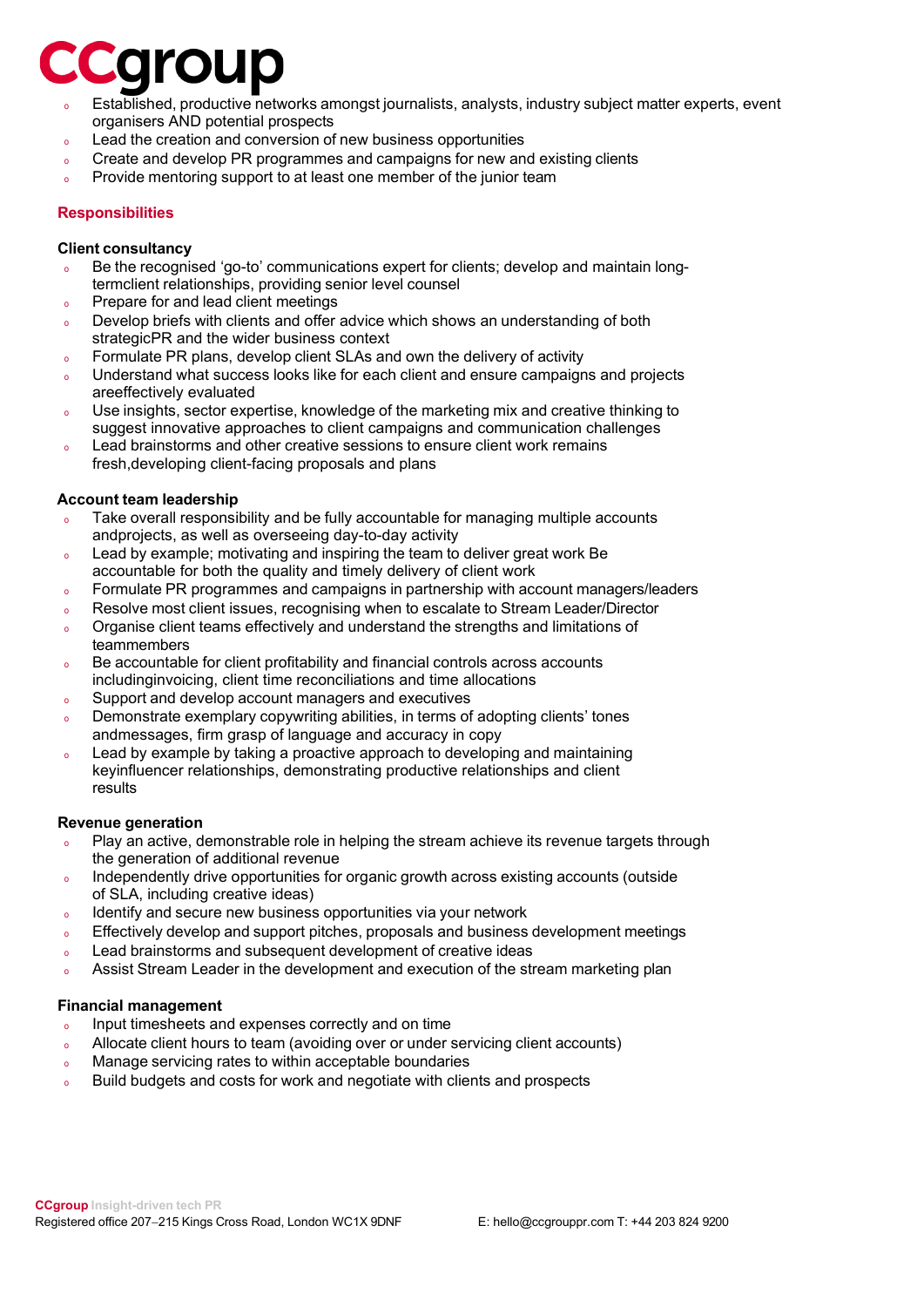## **CCGroup**

### **People management**

- Lead, coach and mentor team members, allocating projects or areas of accounts that willdevelop and stretch them
- o Take responsibility for the professional development and well-being of mentees, includingconducting effective annual appraisals and effective monthly mentoring programmes
- <sup>o</sup> Be proactive and frank in providing constructive feedback
- <sup>o</sup> Make recommendations for promotions
- <sup>o</sup> Make recommendations for training/development
- Provide formal and informal training sessions across the agency as appropriate

#### **Research & knowledge development**

- Consume news and analyst content relevant to clients and their industries daily, demonstrating deep knowledge and sharing relevant items with the account team
- o Follow and research industry trends relevant to clients and their industries, demonstrating an understanding of key issues in the creation of client content and proposals
- <sup>o</sup> Demonstrate a strong understanding of marketing mix, particularly the role of PR in relation to other disciplines through consuming appropriate PR/marketing industry content
- o Be aware of trends in the Tech and digital PR space and share with client teams as agreedand internally
- o Be a proficient user of social media channels, especially Twitter and LinkedIn
- o Commit to securing PRCA Continuous Professional Development certification every year
- o Regularly attend PR industry and technology-related events, and take other team members

### **Agency contribution**

- Work closely with the Stream Leader to assist in the successful, efficient running of the stream, consistently achieving financial targets
- o Support recruitment by participating in the interview process, devising test briefs and exercises and providing feedback
- <sup>o</sup> Ensure best practice is shared across client teams and the agency as a whole
- <sup>o</sup> Provide advice and guidance to junior colleagues across the business
- o Become an ambassador for CCgroup within the industry

### **Relevant experience and skills – person specification**

- <sup>o</sup> Five years' experience desirable in a related role (some PR experience essential alongside extensive experience in journalism, marketing etc or broader technology roles)
- o In-depth understanding and experience of the technology PR landscape and a track record of success working in the broader sector
- <sup>o</sup> Extensive experience of direct client liaison, developing strong working relationships and effective commercial management
- o Proven ability in the management of people, creating a team ethic to deliver against client and company goals and of guiding and coaching team members to success
- o Proven experience of pitching for and winning new business, identifying and converting organic opportunities within existing clients
- Demonstrable experience of creating and developing client strategies and creatives, and overseeing their successful execution
- Strong and detailed understanding of the principles of PESO and their effective, balanced execution in a B2B PR and marketing campaign
- o Can advise on SEO, social media and digital marketing strategy and tactics with client marketing teams – and lead agency team implementation
- <sup>o</sup> Has a firm understanding of agency financial systems and the impact they have on revenues and agency profitability
- <sup>o</sup> Strong understanding of PR and its role in the overall marketing mix
- Well organised, ambitious and confident
- <sup>o</sup> Excited by technology and the benefits it can deliver
- $\circ$  Has the ability to build rapport quickly brings a broad range of contacts that can help drive client/business opportunities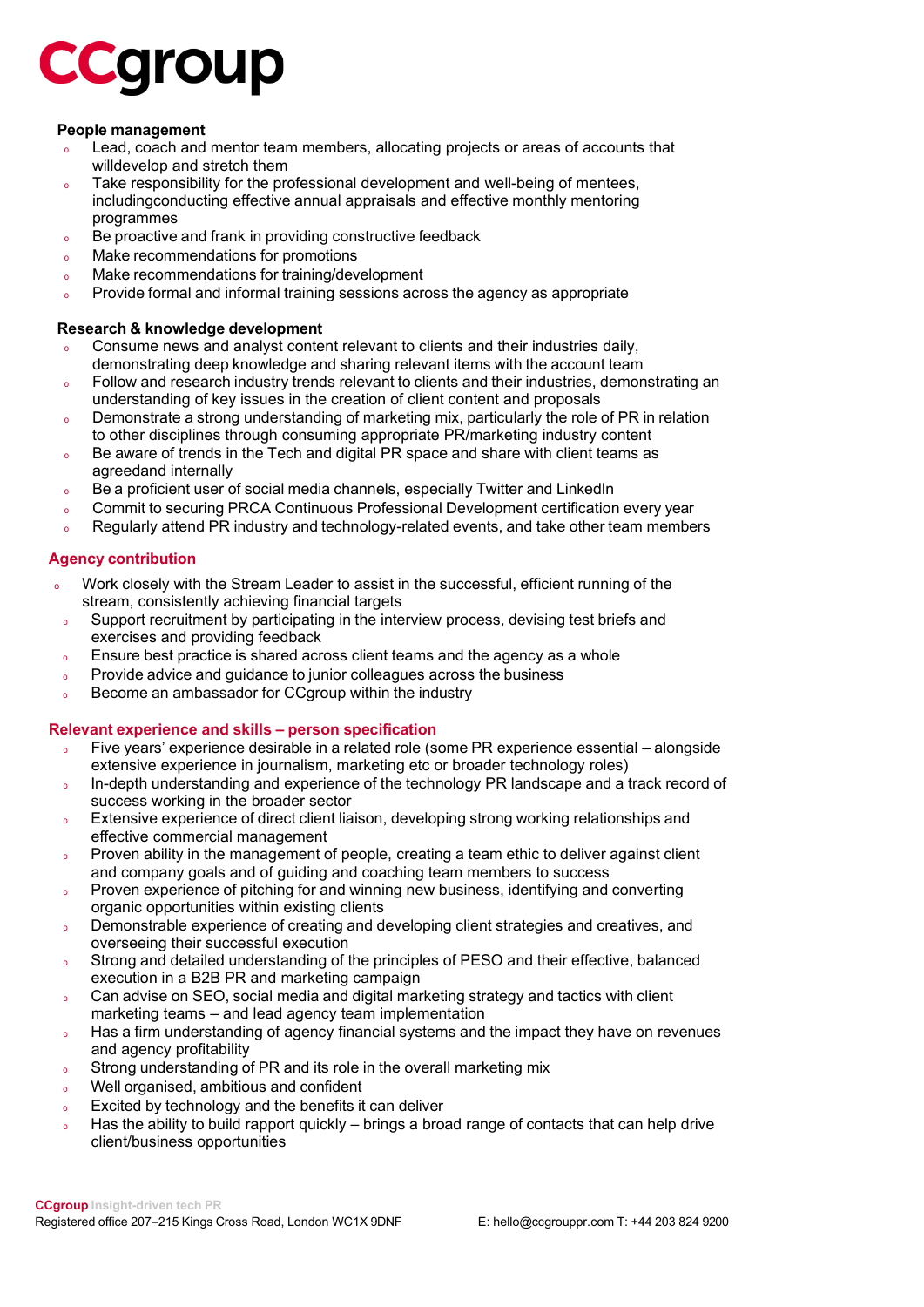## **CCGroup**

- <sup>o</sup> Strong spoken and written communication skills, with excellent spelling and grammar
- <sup>o</sup> Motivated to learn
- <sup>o</sup> Is comfortable, articulate and eloquent in presenting in new business situations
- <sup>o</sup> A successful negotiator
- Willing to promote and follow the workplace values of CCgroup (expert, driven, curious, supportive, genuine)

### **Salary band: £48k - £60k, plus up to 5% all staff bonus**

### **More great stuff about working at CCgroup:**

### **Benefits**

- We have a hybrid and flexible working policy that meets the needs of the individual
- <sup>o</sup> Early & late passes ('arrive' 3 hours late or 'leave' 3 hours x9 per year)
- o Annual £150 wellbeing allowance to spend on whatever makes you feel good!
- <sup>o</sup> Monthly social events, including summer and Christmas parties
- <sup>o</sup> 3% contributory pension
- <sup>o</sup> Access to external training
- <sup>o</sup> Access to our wellbeing support service for mental & physical health
- <sup>o</sup> Competitive holiday allowance: 22 days per year to start with, building up to 27 days per year! There are 3 additional days off for religious/cultural days as well, plus your birthday off too!
- <sup>o</sup> Competitive enhanced maternity and paternity leave policies: after 1 year of service 16 weeks full pay for maternity and 4 weeks full pay for paternity leave.
- <sup>o</sup> Free eye test & glasses contribution
- <sup>o</sup> Cycle to work scheme
- <sup>o</sup> Travel loan
- <sup>o</sup> Sabbaticals
- Long term service award scheme

We're committed to making our recruitment process as inclusive as possible. We are happy to carry out interviews virtually or in-person, whatever suits best. We have an accessible office in central London, the closest station is King's Cross which is a step-free station, and we have accessible facilities including WCs and showers. We are happy to provide accessibility tools to ensure you are able to fulfil your job.

We can't wait to get to know you!